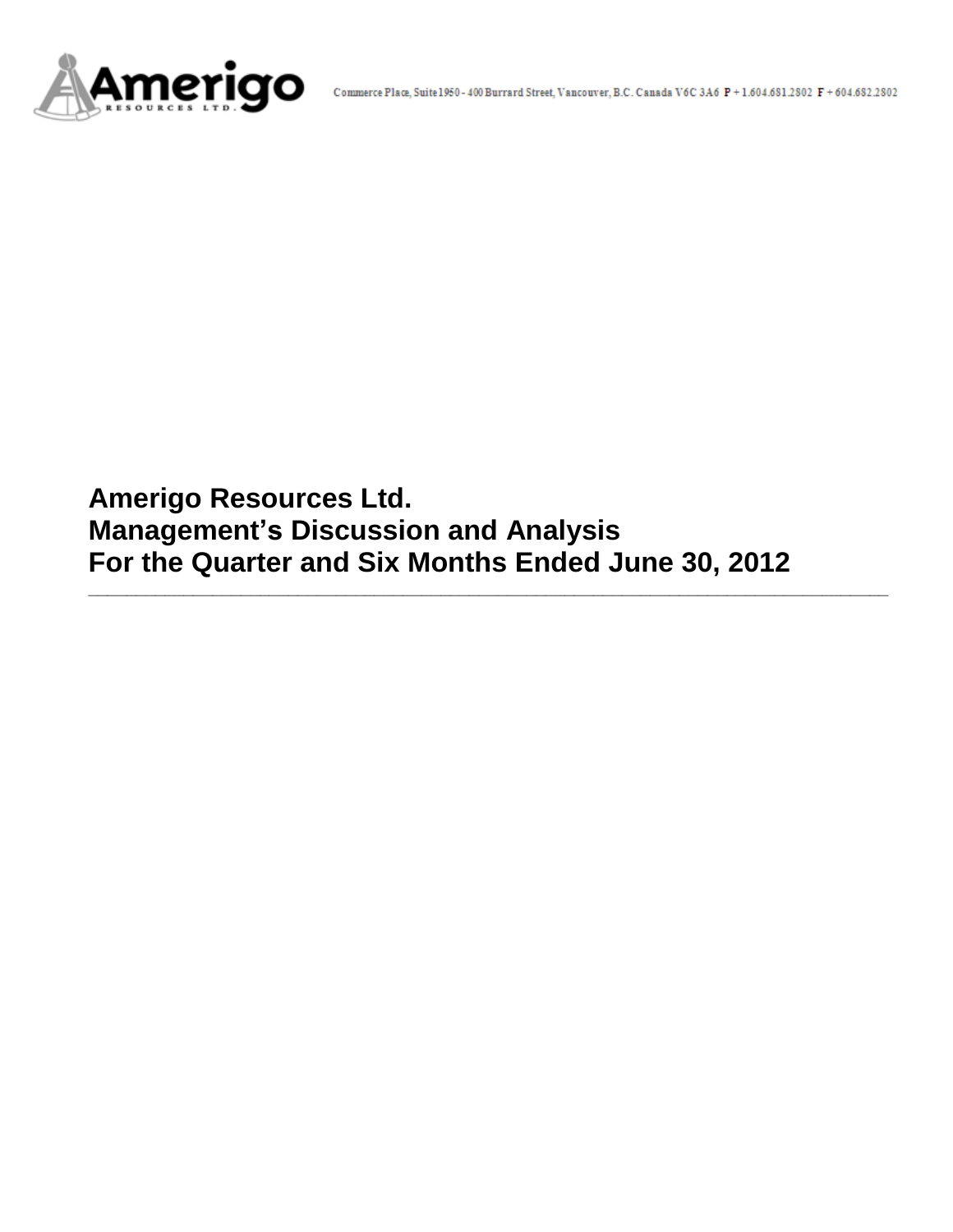# *T A B L E of C O N T E NT S*

This Management's Discussion & Analysis ("MD&A") is comprised of the following sections:

- 1. **Company Profile**  An executive summary of Amerigo's business and its long-term contractual relationship with Codelco-El Teniente…(PAGE 3)
- 2. **Introduction**  Information on accounting principles, reporting currency and other background factors to facilitate the understanding of this MD&A and related condensed consolidated interim financial statements... (PAGE 3)
- 3. **Highlights and Significant Events** A summary of the key operating and financial metrics of the Company during the quarter ended June 30, 2012 ("Q2-2012") and as at June 30, 2012…(PAGE 4)
- 4. **Operating Results** An analysis of the Company's production, sales, cash cost and total cost for Q2-2012 and compared to the quarter ended June 30, 2011 ("Q2-2011")… (PAGE 6)
- 5. **Financial Results** An analysis of the Company's financial performance during Q2-2012, compared to the Company's performance in Q2-2011 and during the six months ended June 30, 2012, compared to the six months ended June 30, 2011…(PAGE 9)
- 6. **Comparative Periods** A summary of financial data for the Company's most recent eight reporting quarters…(PAGE 12)
- 7. **Liquidity and Capital Resources** Review of the Company's cash flow during Q2-2012 and analysis of the Company's liquidity and financial position as at June 30, 2012…(PAGE 12)
- 8. **Outlook** Update of the Company's activities and management's production and operations forecasts for the year ending December 31, 2012 ("fiscal 2012")…(PAGE 15)
- 9. **Other** Disclosure of related party transactions and other MD&A requirements...(PAGE 15)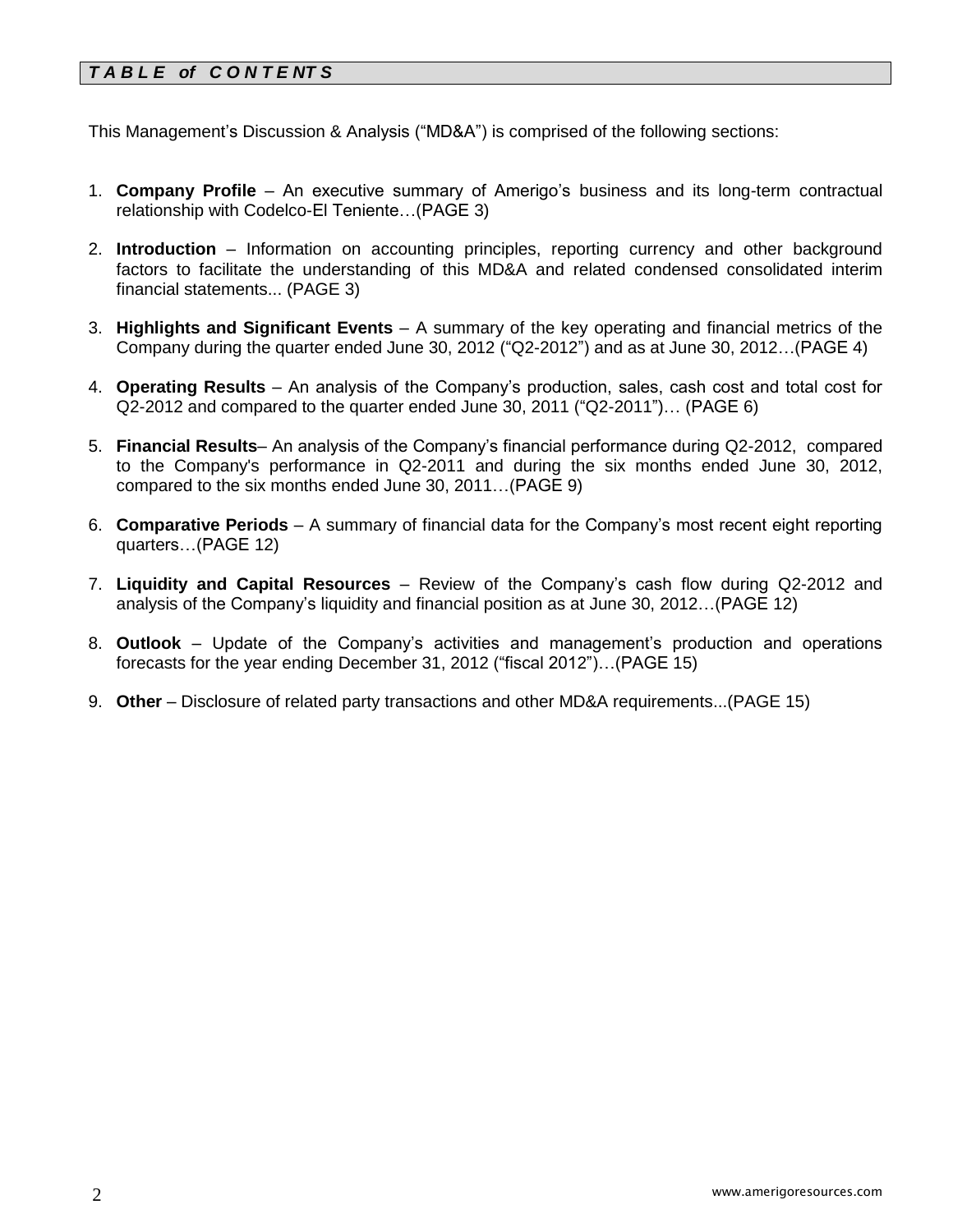# *ALL AMOUNTS ARE REPORTED IN U.S. DOLLARS, EXCEPT WHERE INDICATED OTHERWISE*

### *COMPANY PROFILE*

Amerigo Resources Ltd. ("Amerigo") owns a 100% interest in Minera Valle Central S.A. ("MVC"), a Chilean copper and molybdenum producer that has a long-term contractual relationship with Corporación Nacional del Cobre de Chile ("Codelco") to treat fresh and old tailings from Codelco's El Teniente mine, the largest underground copper mine in the world. El Teniente commenced operations in 1904 and has a remaining mine life that is estimated to run for decades. Since MVC was built in 1992, Codelco has almost doubled production from El Teniente, and Codelco's mine plans contemplate continued expansion of operations at El Teniente for the foreseeable future. In addition to treating the sulphide portion of the fresh and old tailings from El Teniente, in 2011 MVC built a pilot plant to evaluate treatment of the oxide content of these tailings.

The fresh tailings are supplied from El Teniente's current production. The old tailings are recovered from a tailings pond located near MVC's plant that originally contained more than 200 million tonnes of material. The copper grade of the old tailings is approximately 2 to 3 times that of the fresh tailings. Under normal conditions, quarterly production has increased as MVC continues to increase the processing volume of these old tailings. In addition, MVC hopes to obtain the rights to process old tailings from additional El Teniente tailings ponds in the area.

Amerigo's shares are listed for trading on the Toronto Stock Exchange ("TSX"), the OTCQX Stock Exchange in the United States and the Lima Stock Exchange, in Peru ("BVL").

## *INTRODUCTION*

The following MD&A of the results of operations and financial position of Amerigo together with its subsidiaries (collectively, the "Company"), is prepared as of August 1, 2012, and should be read in conjunction with the Company's condensed consolidated interim financial statements for the quarter ended June 30, 2012 and the Company's audited consolidated financial statements and related notes for the year ended December 31, 2011.

The MD&A's objective is to help the reader understand the factors affecting the Company's current and future financial performance.

The Company's financial statements are reported under International Financial Reporting Standards ("IFRS").

Reference is made in this MD&A to various measures such as cash flow per share from operating activities, cash-adjusted operating profit (operating profit before the effect of non-cash items such as depreciation, amortization and share-based compensation expense), and cash cost and total cost (both of which do not have a standardized meaning but are widely used in the mining industry as performance indicators).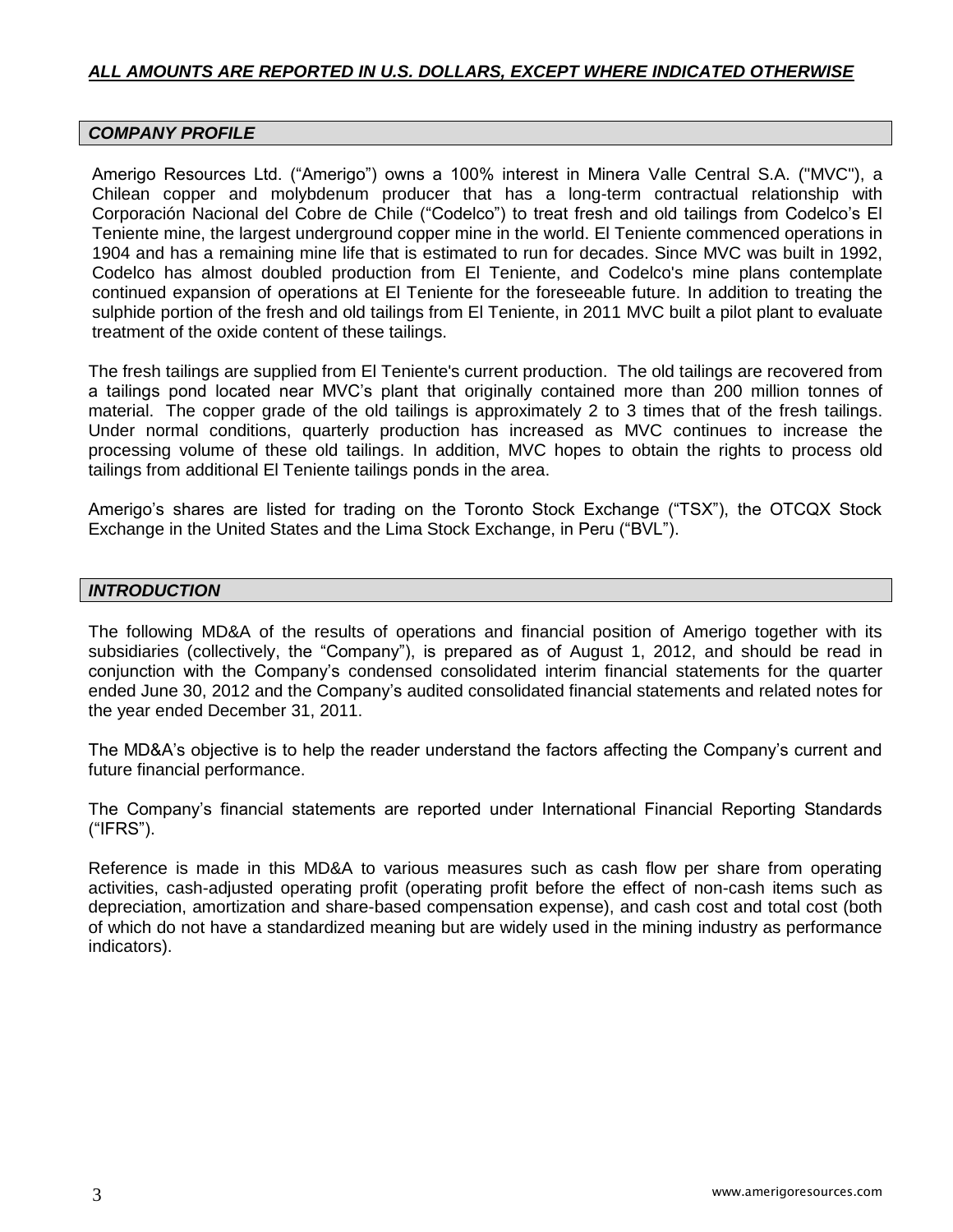# *HIGHLIGHTS and SIGNIFICANT EVENTS*

#### **Comparative Quarterly Overview**

|                                                   | Quarter ended June 30, |               |                |        |  |  |  |
|---------------------------------------------------|------------------------|---------------|----------------|--------|--|--|--|
|                                                   | 2012                   | 2011          | Change         |        |  |  |  |
|                                                   |                        |               |                | %      |  |  |  |
| Copper produced, million pounds                   | 11.57                  | 9.45          | 2.12           | 22%    |  |  |  |
| Copper sold, million pounds                       | 10.76                  | 9.32          | 1.44           | 15%    |  |  |  |
| Molybdenum produced, pounds                       | 228,932                | 190,917       | 38,015         | 20%    |  |  |  |
| Molybdenum sold, pounds                           | 243,263                | 195,006       | 48,257         | 25%    |  |  |  |
| Percentage of copper production from old tailings | 42%                    | 48%           |                | (6%)   |  |  |  |
| Revenue (\$)                                      | 40,013,267             | 38,294,635    | 1,718,632      | 4%     |  |  |  |
| Cost of sales $($ 1 (\$)                          | 40,091,974             | 34,824,206    | 5,267,768      | 15%    |  |  |  |
| El Teniente royalty costs (\$)                    | 9,589,069              | 10,440,175    | (851, 106)     | (8%)   |  |  |  |
| Gross (loss) profit (\$)                          | (78, 707)              | 3,470,429     | (3,549,136)    | (102%) |  |  |  |
| Net (loss) profit (\$)                            | (1,002,254)            | 1,885,882     | (2,888,136)    | (153%) |  |  |  |
| Operating cash flow (\$)                          | 3,642,768              | 6,588,985     | (2,946,217)    | (45%)  |  |  |  |
| Cash flow paid for plant expansion (\$)           | (7,663,484)            | (5,234,948)   | (2,428,536)    | 46.39% |  |  |  |
| Dividends paid (\$)                               | (3,385,160)            | (3, 559, 174) | 174,014        | (5%)   |  |  |  |
| Cash and cash equivalents (\$)                    | 7,591,947              | 35,814,356    | (28, 222, 409) | (79%)  |  |  |  |
| Bank debt (\$)                                    | 3,365,917              | 8,902,118     | (5,536,201)    | (62%)  |  |  |  |
| Average realized copper price per pound           | 3.74                   | 3.97          | (0.23)         | (6%)   |  |  |  |
| Cash cost per pound                               | 2.37                   | 2.26          | 0.11           | 5%     |  |  |  |
| Total cost per pound                              | 3.53                   | 3.73          | (0.20)         | (5%)   |  |  |  |

<sup>1</sup> Includes El Teniente royalty costs

### **Financial results**

- Revenue was \$40,013,267 compared to \$38,294,635 in Q2-2011, an increase of 4% as a result of higher copper (15%) and molybdenum (25%) sales.
- Cost of sales was \$40,091,974, 15% higher than Q2-2011 due to a number of factors including higher production volume, continuing high power costs and higher costs for labour and maintenance.
- Gross loss was \$78,707, compared to gross profit of \$3,470,429 in Q2-2011.
- Net loss was \$1,002,254, compared to net profit of \$1,885,882 in Q2-2011.

### **Production**

- The Company produced 11.57 million pounds of copper, 22% higher than the 9.45 million pounds produced in Q2-2011.
- Molybdenum production was 228,932 pounds, 20% higher than the 190,917 pounds produced in Q2-2011.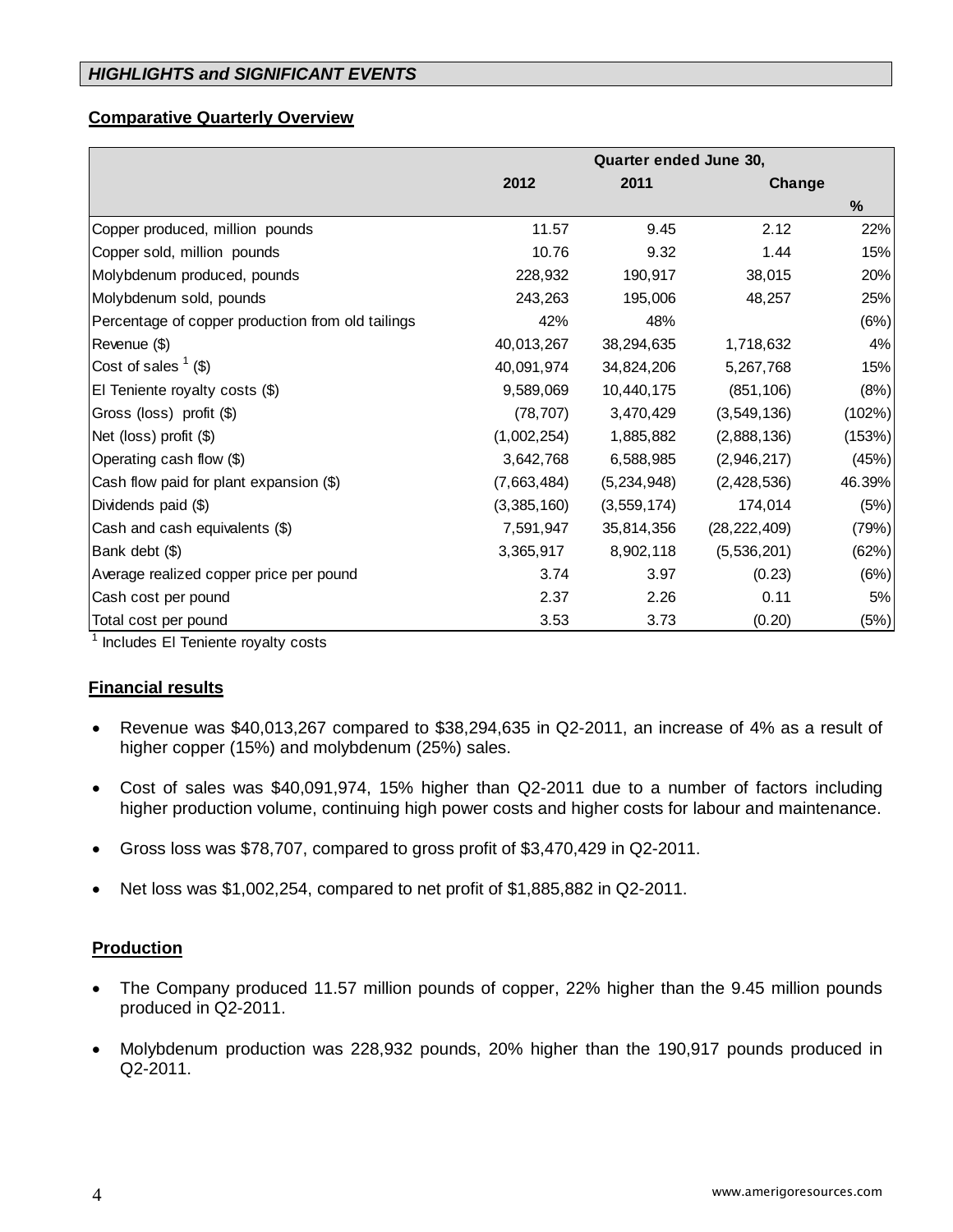# **Revenue**

 Revenue increased to \$40,013,267 compared to \$38,294,635 in Q2-2011, due to higher sales volume and despite lower metal prices. Copper and molybdenum sales volume increased 15% and 25% respectively over Q2-2011, but the Company's copper selling price at \$3.74/lb was 6% lower and the Company's molybdenum selling price at \$14.02/lb was 18% lower than Q2-2011.

# **Costs**

- Cash cost (the aggregate of smelting, refining and other charges, production costs net of molybdenum-related net benefits, administration and transportation costs) before El Teniente royalty was \$2.37/lb, compared to \$2.26/lb in Q2-2011.
- Total cost (the aggregate of cash cost, El Teniente royalty and depreciation) was \$3.53/lb compared to \$3.73/lb in Q2-2011.
- Power costs in Q2-2012 were \$12,658,784 (\$0.1947/kwh) compared to \$10,687,141 (\$0.2129/kwh Chilean), as electricity costs continue to be adversely affected by a drought in Chile that has lasted more than 2 years. Power costs were partially mitigated in Q2-2012 from the operation of the Company's power generators.
- Total El Teniente royalties were \$9,589,069, compared to \$10,440,175 in Q2-2011 due to lower metal prices and despite higher sales volume.

# **Cash and Financing Activities**

Cash balance was \$7,591,947 at June 30, 2012 compared to \$20,819,467 at December 31, 2011.

# **Investments**

- Cash payments for capital expenditures ("Capex") were \$7,663,484, compared to \$5,234,948 in Q2- 2011 and year to date cash payments for Capex were \$16,264,521 (YTD-2011: \$8,592,505).
- Year to date Capex were \$15,798,097 (YTD-2011: \$8,870,871), and included process plant investments in anticipation of the Company obtaining the rights to process the tailings from an additional tailings pond. Q2-2012 Capex totalled \$8,387,613 (Q2-2011: \$3,722,255).
- The Company's investments in Candente Copper Corp. ("Candente Copper)", Candente Gold Corp. ("Candente Gold"), Cobriza Metals Corp. ("Cobriza") and Los Andes Copper Ltd. ("Los Andes") had aggregate fair values of \$5,900,409 at June 30, 2012 (December 31, 2011: \$8,722,744).

# **Outlook**

• Production in 2012 continues to be expected to meet or exceed 50 million pounds of copper and achieve close to one million pounds of molybdenum. Negotiations are ongoing for the rights to process old tailings from an additional tailings pond owned by El Teniente which will enable the Company to significantly increase production from current levels. The majority of the Company's Capex budget was incurred in the first half of 2012 and it is estimated that Capex incurred in the remainder of the year will be approximately \$4,600,000.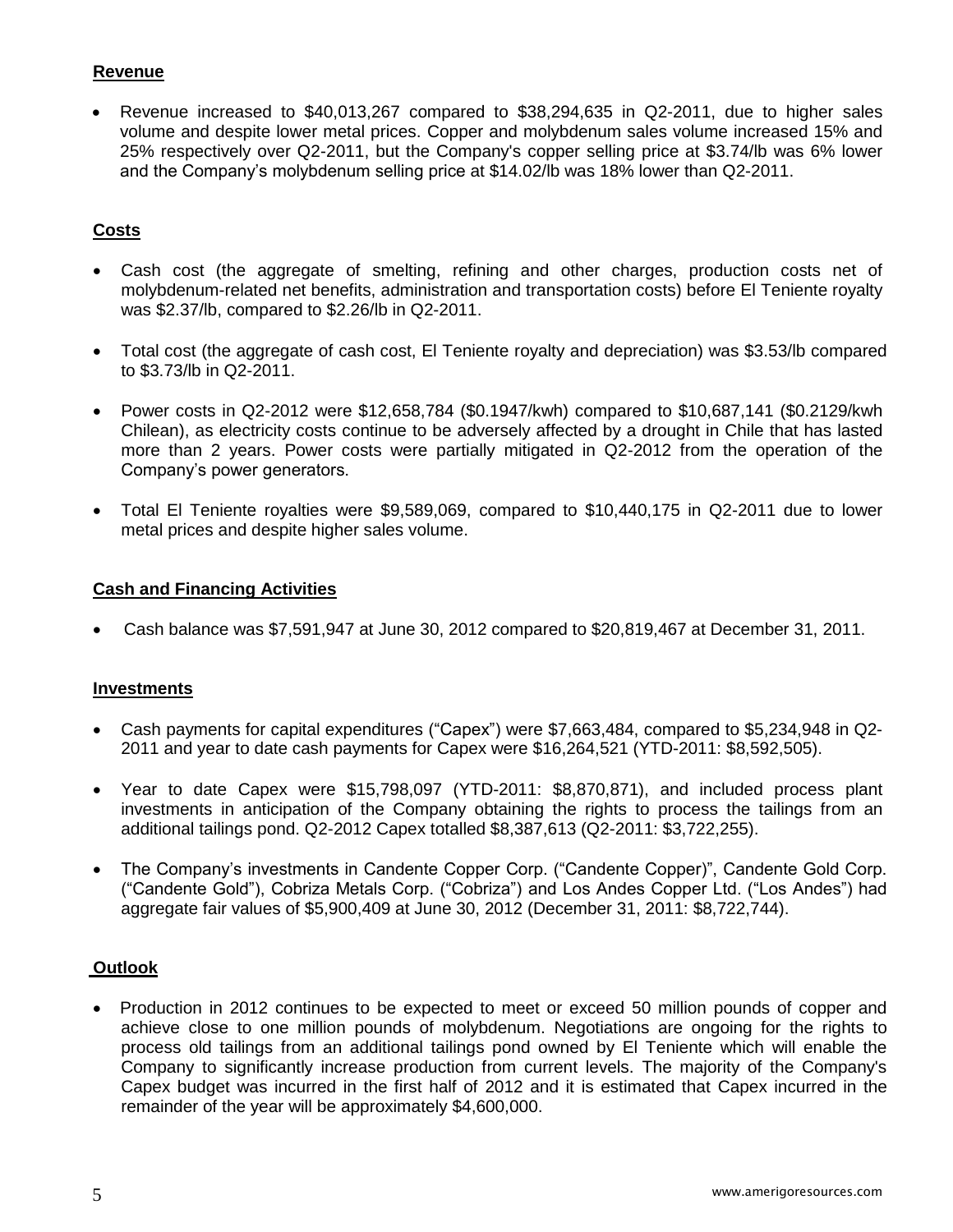## *OPERATING RESULTS*

Copper production at 11.57 million pounds was 22% higher than in Q2-2011, mainly as a result of increased processing volume for fresh and old tailings and higher copper sulphide grades in fresh tailings. Molybdenum production of 228,932 pounds was 20% higher than in Q2-2011.

In Q2-2012 average LME copper prices were \$3.57/lb compared to \$4.15/lb in Q2-2011and average molybdenum prices at \$13.68/lb were also lower than \$16.50/lb in Q2-2011.

Gross loss was \$78,707, compared to gross profit of \$3,470,429 in Q2-2011. Gross profit excluding amortization and depreciation was \$3,826,191, compared to \$6,927,742 in Q2-2011.

## **Production**

|                                   | Q2-2012    | Q2-2011   |
|-----------------------------------|------------|-----------|
| <b>FRESH TAILINGS EL TENIENTE</b> |            |           |
| Tonnes processed                  | 11,370,872 | 9,249,824 |
| Copper grade (%)                  | 0.131%     | 0.116%    |
| Copper recovery                   | 20.6%      | 20.8%     |
| Copper produced (lbs)             | 6,781,106  | 4,928,540 |
| <b>OLD TAILINGS COLIHUES</b>      |            |           |
| Tonnes processed                  | 2,260,614  | 2,057,552 |
| Copper grade (%)                  | 0.278%     | 0.289%    |
| Copper recovery                   | 34.5%      | 34.5%     |
| Copper produced (lbs)             | 4,789,159  | 4,516,493 |
| <b>COPPER</b>                     |            |           |
| Total copper produced (lbs)       | 11,570,265 | 9,445,033 |
| Total copper sold (lbs)           | 10,762,183 | 9,320,472 |
| <b>MOLYBDENUM</b>                 |            |           |
| Total molybdenum produced (lbs)   | 228,932    | 190,917   |
| Total molybdenum sold (lbs)       | 243,263    | 195,006   |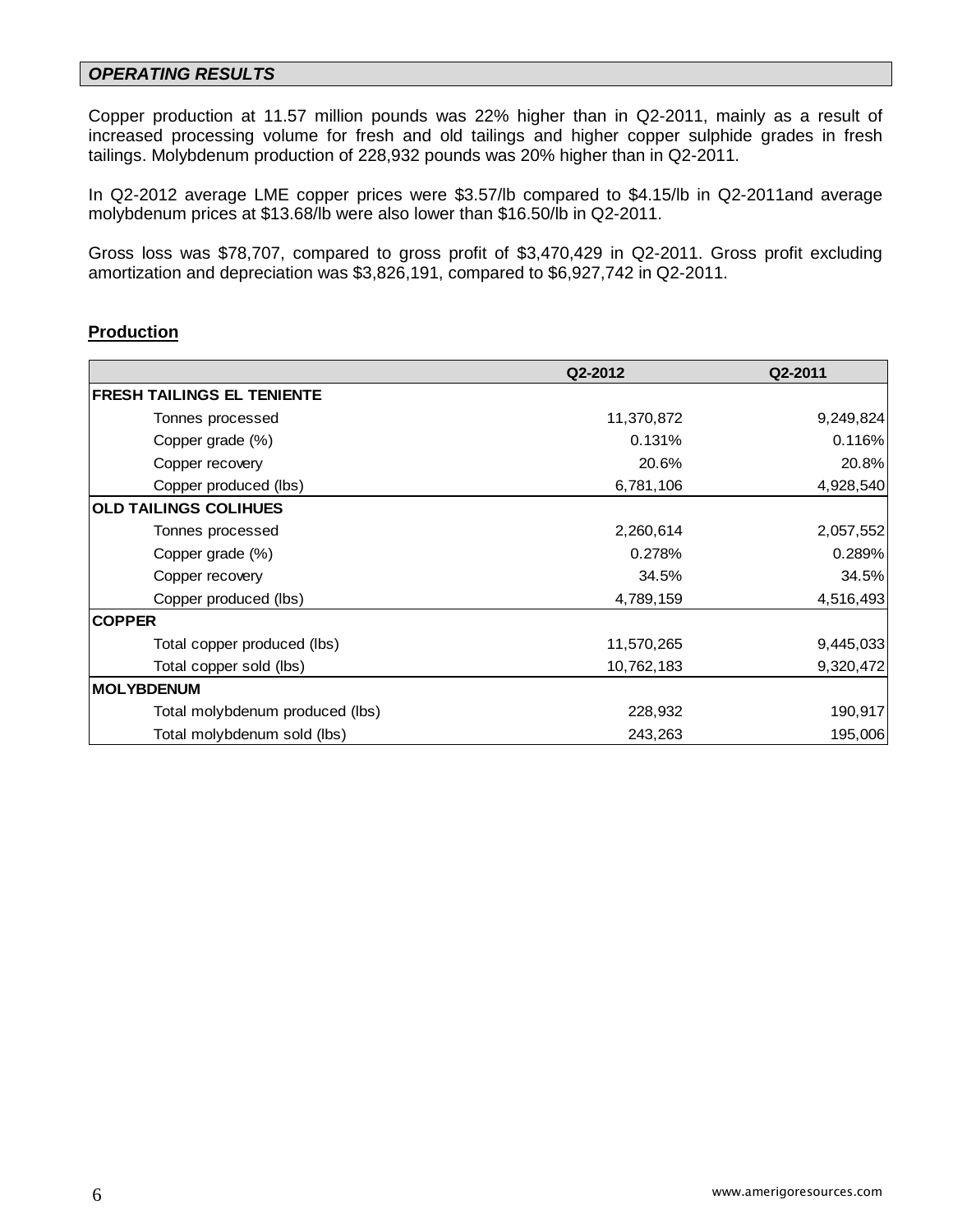# **Revenue**

|                                                            |    | Q2-2012             | Q2-2011    |
|------------------------------------------------------------|----|---------------------|------------|
| Average LME copper price per pound                         | \$ | $3.57$ \$           | 4.15       |
| Average Platt's molybdenum dealer oxide price per pound 1  | \$ | 13.68 \$            | 16.50      |
| Revenue, copper delivered during period <sup>2</sup>       | \$ | 36,679,935 \$       | 34,048,136 |
| Settlement adjustments to prior periods' sales             |    | 501,331             | 1,662,523  |
| Total copper net sales during period                       |    | 37, 181, 266        | 35,710,659 |
| Revenue, molybdenum delivered during period 3              |    | 2,797,257           | 2,733,785  |
| Settlement adjustments during period                       |    | 34,744              | (149, 809) |
| Total molybdenum net sales during period                   |    | 2,832,001           | 2,583,976  |
| Total revenue during period                                | \$ | 40,013,267 \$       | 38,294,635 |
| Company's recorded copper price per pound 4                | S  | $3.74$ \$           | 3.97       |
| Company's recorded molybdenum price per pound <sup>5</sup> |    | $14.02 \text{ }$ \$ | 17.10      |

1 Basis price for the Company's molybdenum sales.

2 After smelting, refining and other charges, excluding settlement adjustments to prior periods' sales. 3

After roasting charges, excluding settlement adjustments to prior periods' sales.

<sup>4</sup> Copper recorded price for the period before smelting and refining charges and settlement adjustments to prior periods' sales.

<sup>5</sup> Molybdenum recorded price for the period before roasting charges and settlement adjustments to prior periods' sales.

Revenue was \$40,013,267, 4% higher than \$38,294,635 in Q2-2011, including copper revenue of \$37,181,266 (Q2-2011: \$35,710,659) and molybdenum revenue of \$2,832,001 (Q2-2011: \$2,583,976). Copper and molybdenum revenues are net of smelting, refining and roasting charges.

In Q2-2012 the Company recorded positive copper pricing adjustments to prior year's sales of \$501,331, compared to positive adjustments of \$1,662,523 in Q2-2011.

Copper produced by the Company is sold under a sales agreement with Chile's Empresa Nacional de Minería ("Enami") that establishes a delivery schedule of monthly sales quotas. For the 2012 quotas the negotiations between the Company and Enami set the Company's copper sale price at the average market price for the preceding month ("M-1"). Accordingly, provided monthly quotas are met, all copper delivered by the Company to Enami in one month will be sold at market prices prevailing in the preceding month.

During Q4-2011 and Q1-2012, MVC sold a portion of its copper production to Codelco-El Teniente under the same terms and conditions of the 2011 Enami contract, which was based on M+1. As a result of these sales, the Company is currently behind its delivery of monthly quotas to Enami.

Copper deliveries in Q2-2012 were recorded into revenue as follows:

| <b>Month of Sale</b> | Quota    | <b>Pricing Term</b><br>for Quota | LME<br>Average<br><b>Price For</b> | <b>Price/lb</b> | <b>Metric for</b><br>Revenue<br><b>Recognition</b> |
|----------------------|----------|----------------------------------|------------------------------------|-----------------|----------------------------------------------------|
| April                | January  | M-1                              | Dec. 2011                          | \$3,4326        | Final                                              |
| April                | February | $M-1$                            | January                            | \$3.6485        | Final                                              |
| May                  | February | $M-1$                            | January                            | \$3.6485        | Final                                              |
| May                  | March    | $M-1$                            | February                           | \$3,8205        | Final                                              |
| June                 | March    | $M-1$                            | February                           | \$3,8205        | Final                                              |
| June                 | April    | $M-1$                            | March                              | \$3.8361        | Final                                              |

 $1$  Refers to final LME monthly average prices, subject to pricing terms with Enami.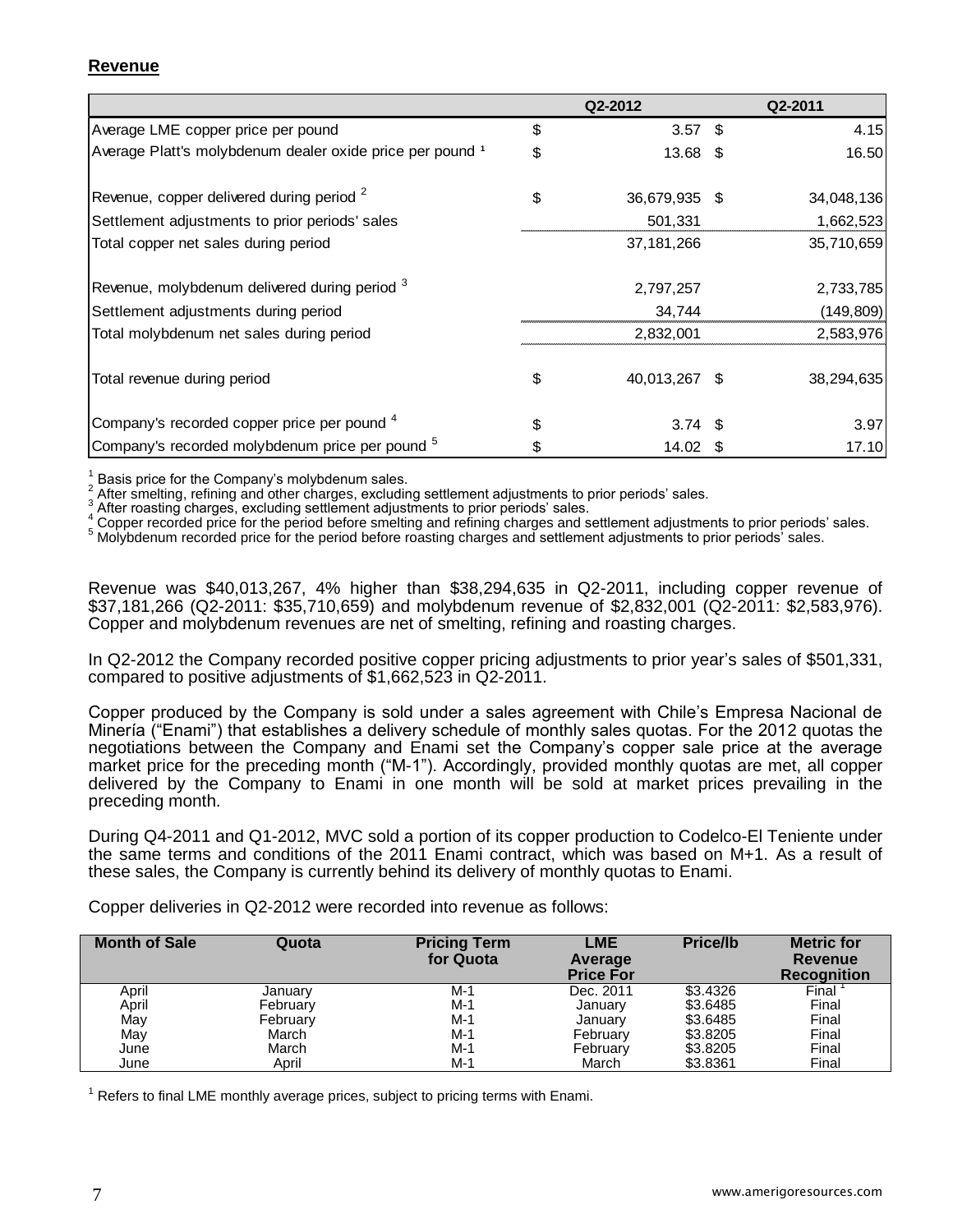Molybdenum revenues were \$2,832,001, 10% higher than \$2,583,976 in Q2-2011, due to an increase in molybdenum deliveries and higher settlement adjustments to prior period sales, offset by lower molybdenum prices during the quarter.

Molybdenum produced by the Company is predominantly sold under a sales agreement with Chile's Molibdenos y Metales S.A. ("Molymet"), which provides that the sale price in 2012 is the average market price for the third month after delivery ("M+3").

## **Cash Cost and Total Cost**

Cash cost and total cost are non-IFRS measures prepared on a basis consistent with the industry standard Brook Hunt definitions. Cash cost is the aggregate of copper and molybdenum production costs, smelting and refining charges, administration and transportation costs, minus molybdenum byproduct credits. Total cost is the aggregate of cash cost, El Teniente royalty, depreciation and amortization.

A reconciliation of cost of sales to cash cost and total cost in Q2-2012 and Q2-2011 is presented below:

|                               | Q2-2012             |      | Q2-2011        |
|-------------------------------|---------------------|------|----------------|
| Cost of sales                 | \$<br>40,091,974    | - \$ | 34,824,206     |
| Add:                          |                     |      |                |
| Smelting and refining charges | 3,618,001           |      | 2,966,298      |
| Deduct:                       |                     |      |                |
| Molybdenum by-product credits | (2,832,001)         |      | (2,583,976)    |
| Total cost                    | \$<br>40,877,974 \$ |      | 35,206,528     |
| Deduct:                       |                     |      |                |
| El Teniente royalties         | (9,589,069)         |      | (10, 440, 175) |
| Depreciation and amortization | (3,904,898)         |      | (3,457,313)    |
| Cash cost                     | \$<br>27,384,007    | - \$ | 21,309,040     |
| Pounds of copper produced     | 11,570,265          |      | 9,444,592      |
| Cash cost (\$/lb)             | 2.37                |      | 2.26           |
| Total cost (\$/lb)            | 3.53                |      | 3.73           |

The Company's trailing five quarters cash costs (\$/lb of copper produced) were:

|                           | Q2-2012    | Q1-2012    | Q4-2011    | Q3-2011    |   | Q2-2011 |
|---------------------------|------------|------------|------------|------------|---|---------|
| <b>IPower costs</b>       | \$<br>1.09 | \$<br>0.96 | \$<br>1.01 | \$<br>0.96 | S | 1.15    |
| Grinding media            | 0.27       | 0.25       | 0.27       | 0.23       |   | 0.22    |
| <b>Other direct costs</b> | 0.79       | 0.97       | 0.97       | 0.91       |   | 0.71    |
| By-product credits        | (0.24)     | (0.25)     | (0.13)     | (0.16)     |   | (0.27)  |
| Smelting & refining       | 0.31       | 0.32       | 0.32       | 0.32       |   | 0.31    |
| <b>Administration</b>     | 0.11       | 0.08       | 0.11       | 0.09       |   | 0.10    |
| Transportation            | 0.04       | 0.02       | 0.04       | 0.04       |   | 0.04    |
| <b>Cash Cost</b>          | \$<br>2.37 | \$<br>2.35 | \$<br>2.59 | \$<br>2.39 |   | 2.26    |

Cash cost was \$0.11/lb higher than in Q2-2011. Cash cost is mainly driven by power and grinding media costs, other direct costs, smelting/refining costs and molybdenum by-product credits.

Power costs remained high in Chile for most of Q2-2012 due to severe drought conditions during the past several years which have restricted output from Chile's hydro generating facilities.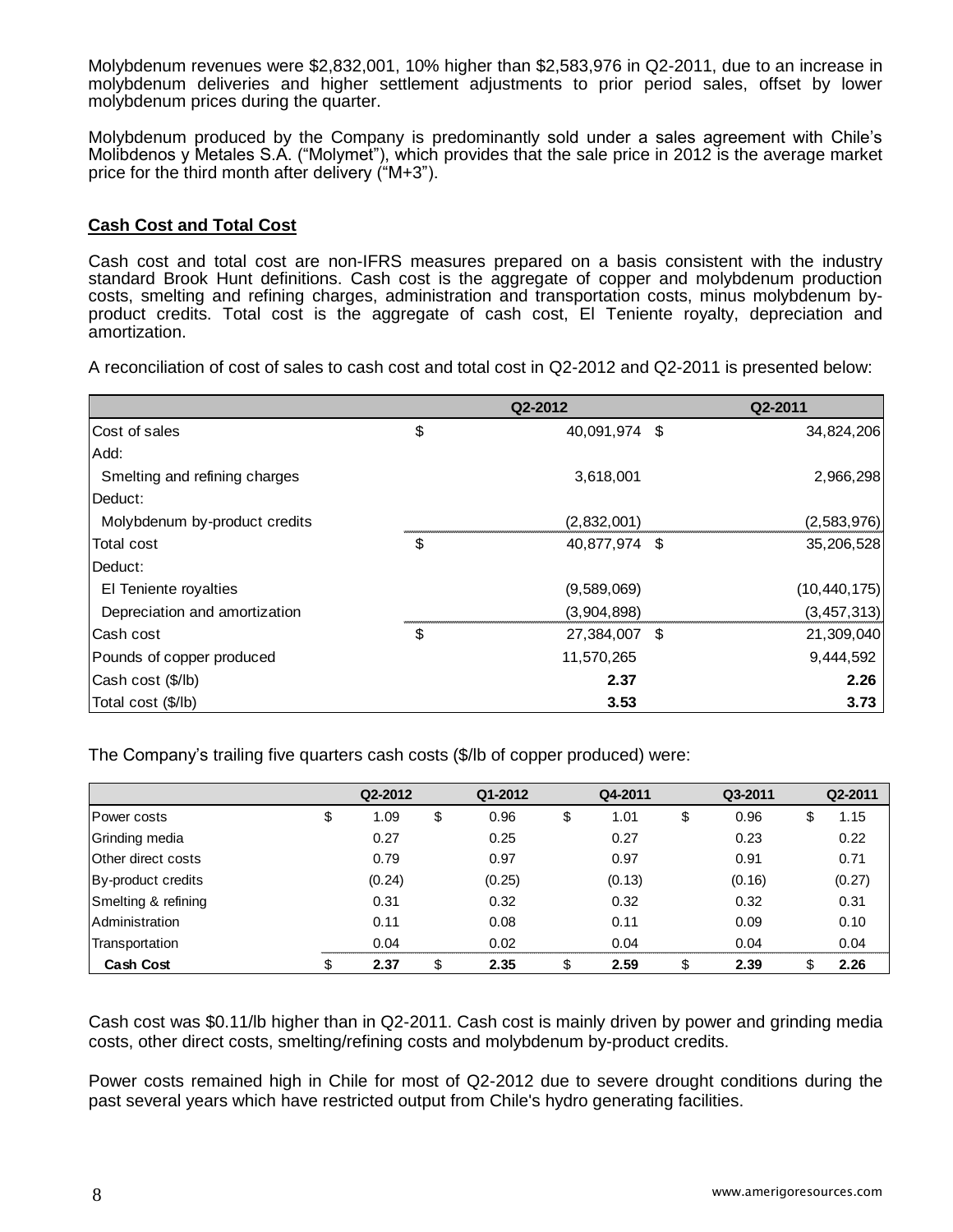Power is MVC's most significant cost, and was \$0.1947/kWh in Q2-2012, compared to \$0.2129/kWh in Q2-2011 and 0.215/kWh in Q1-2012. The Company's power generators were fully operational during April and May when the grid price exceeded MVC's own generation cost, but not in June due to a steep fall in the grid price. On a unit cost basis, power costs decreased to \$1.09/lb in Q2-2012, compared to \$1.15/lb in Q2-2011, but were higher than \$0.96/lb in Q1-2012 due mainly to lower copper production in the current quarter.

Unit grinding media costs increased by \$0.05/lb, compared to Q2-2011, due to a significant increase in the hardness of the material milled in Q2-2012.

Other direct costs at \$0.79/lb were \$0.08/lb higher than in Q2-2011. Within these costs, labour costs increased by \$0.09/lb, mainly due to the fact that in Q2-2012, the Company incorporated a rigorous actuarial model as the basis for calculating severance accruals at MVC. These estimate revisions do not represent cash outlays. Colihues dredging costs in the quarter were also \$0.05/lb higher than in Q2- 2011.

Molybdenum by-product credits of \$0.24/lb decreased from \$0.27/lb in Q2-2011as a result of lower molybdenum prices.

The Company's trailing five quarters total costs (\$/lb of copper produced) were:

|                            | Q2-2012 | Q1-2012 | Q4-2011 | Q3-2011 | Q2-2011 |
|----------------------------|---------|---------|---------|---------|---------|
| Cash cost                  | 2.37    | 2.35    | 2.59    | 2.39    | 2.26    |
| <b>El Teniente royalty</b> | 0.83    | 0.84    | 0.81    | 0.98    | 1.11    |
| Amortization/depreciation  | 0.33    | 0.29    | 0.37    | 0.32    | 0.36    |
| <b>Total Cost</b>          | 3.53    | 3.48    | 3.77    | 3.69    | 3.73    |

Total cost was \$3.53/lb, compared to total cost of \$3.73/lb in Q2-2011. The variance in total cost was mainly due to a \$0.28/lb decrease in El Teniente royalty partially offset by the \$0.11/lb increase in cash cost.

# *FINANCIAL RESULTS – Q2-2012*

The Company posted a net loss of \$1,002,254 (\$0.01 basic and diluted loss per share), compared to net profit of \$1,885,882 in Q2-2011 (\$0.01 basic and diluted earnings). Gross loss was \$78,707, compared to gross profit of \$3,470,429 in Q2-2011.

### **Revenue**

Revenue was \$40,013,267, compared to \$38,294,635 in Q2-2011.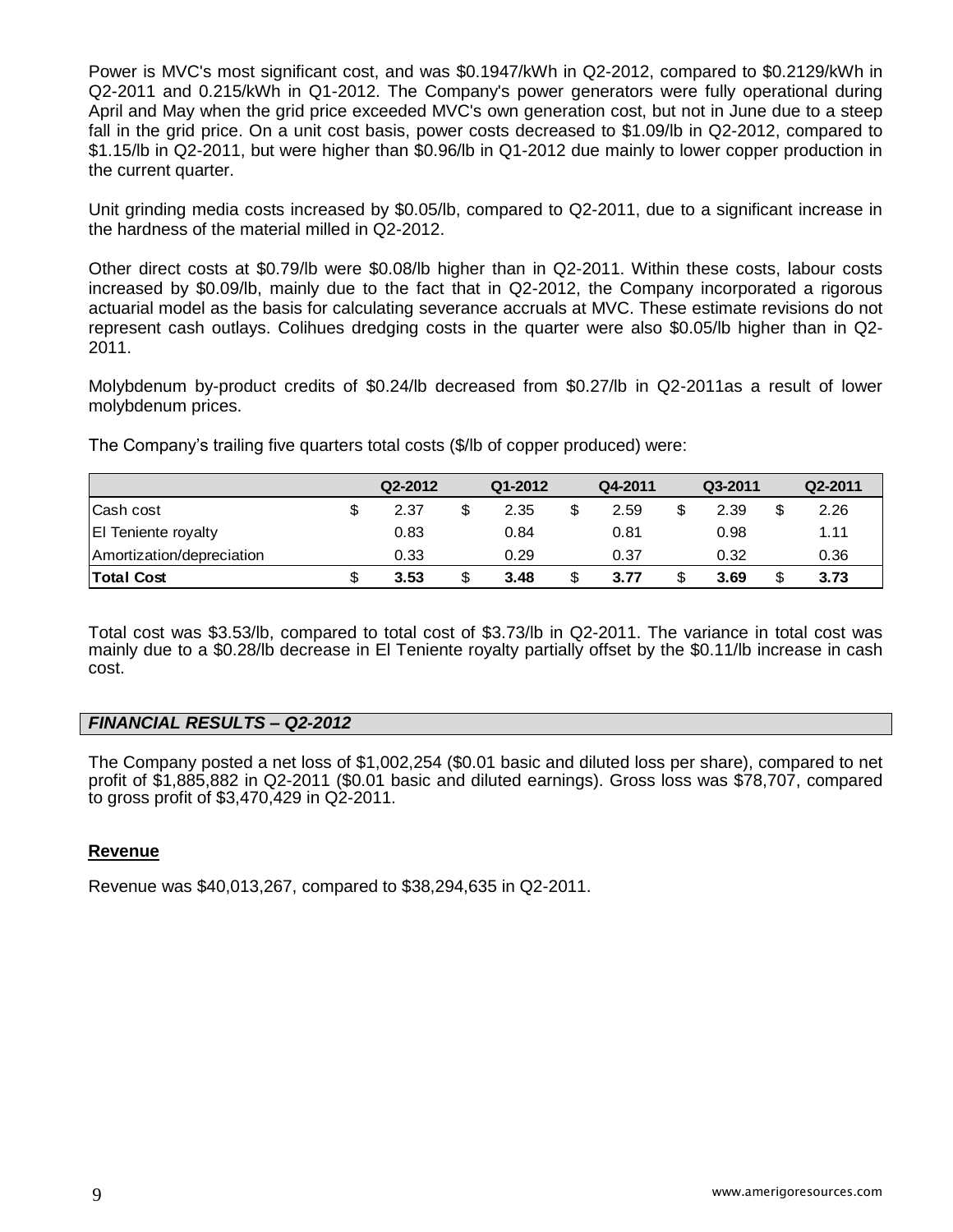# **Production Costs**

|                               |    | Q2-2012    |      | Q2-2011    |  |  |
|-------------------------------|----|------------|------|------------|--|--|
| Direct production costs       |    |            |      |            |  |  |
| Power costs                   | \$ | 12,658,784 | - \$ | 10,867,141 |  |  |
| Grinding media                |    | 3,165,679  |      | 2,085,836  |  |  |
| Other direct production costs |    | 9,063,026  |      | 6,678,179  |  |  |
|                               |    | 24,887,489 |      | 19,631,156 |  |  |
| <b>El Teniente royalty</b>    |    | 9,589,069  |      | 10,440,175 |  |  |
| Depreciation and amortization |    | 3,904,898  |      | 3,457,313  |  |  |
| <b>Administation</b>          |    | 1,273,960  |      | 946,857    |  |  |
| Transportation                |    | 436,558    |      | 348,705    |  |  |
| Cost of sales                 | S. | 40,091,974 | \$   | 34,824,206 |  |  |

Direct production costs were \$24,887,489, 27% higher than \$19,631,156 in Q2-2011, slightly over the increases in copper and molybdenum production of 25% and 20%, respectively.

Power consumption levels increased by 24% and total power costs increased by \$1,791,643, due to higher production levels than in Q2-2011. Power costs include a \$2,217,222 net reduction in cost from the operation of the Company's power generators (Q2-2011: net reduction of \$1,315,189).

Grinding media costs increased 52% compared to Q2-2011, significantly greater than the 22% increase in copper production, as a result of the hardness of the material milled in Q2-2012.

Other direct production costs increased by \$2,384,847 or 36% over Q2-2011, including increases in old tailings processing costs (\$1,051,966), labour costs mostly due to severance estimation revisions (\$985,902), industrial water (\$712,148), maintenance costs other than labour (\$233,204), molybdenum production costs other than labour (\$393,976) and all other costs combined (\$157,140), partially offset by a reduction of \$1,149,489 resulting from inventory variations between the periods during the quarter.

The El Teniente royalty was \$9,589,069, 8% lower than in Q2-2011, due to lower average copper and molybdenum prices in Q2-2012. Copper royalty costs are calculated using the LME Price for copper for the month of delivery of the tailings, and invoiced by DET in Chilean Pesos ("CLP") using the higher of either the "Dolar Acuerdo" or the "Dolar Observado" exchange rates. The effect of using the higher Dolar Acuerdo rates in Q2-2012 resulted in higher royalty costs of \$1,027,368.

Additions to MVC's asset base resulted in an increase in depreciation and amortization cost to \$3,904,898 (Q2-2011: \$3,457,313).

Administration expenses were \$1,273,960 compared to \$946,857 in Q2-2011. Costs increased due to higher labour costs and higher general administrative expenses, mitigated by a reduction in professional fees and ISO certification costs.

Transportation costs were \$436,558 compared to \$348,705 in Q2-2011.

### **Other expenses**

"Other expenses" (costs not related to MVC's production operations) were \$1,412,870 compared to \$1,032,424 in Q2-2011, and include general and administration expenses of \$1,188,962 (Q2-2011: \$1,583,245) and other expenses of \$223,908 in Q2-2012 (Q2-2011: other gains of \$550,821).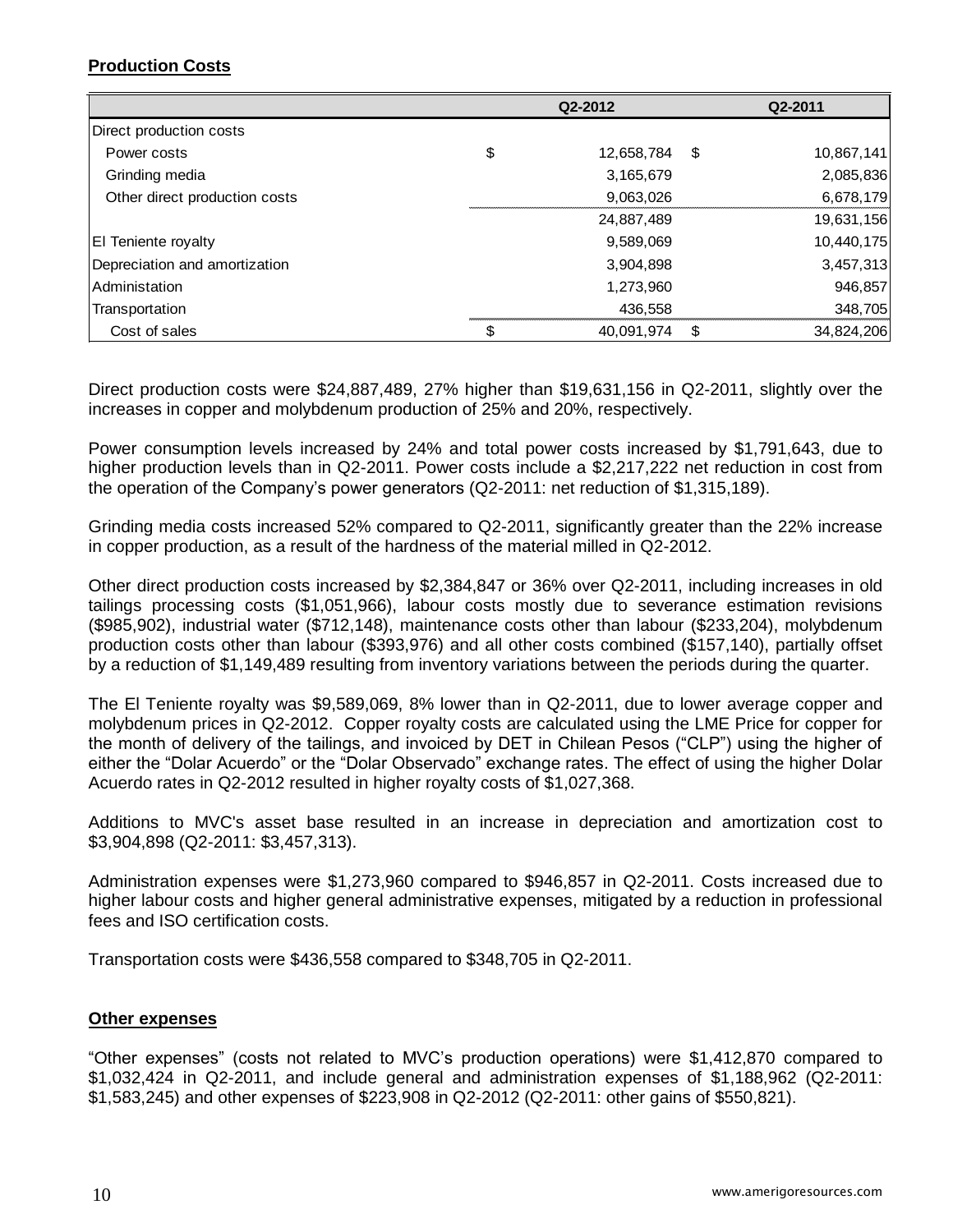General and administration expenses in Q2-2012 were comprised of office and general expenses of \$253,394 (Q2-2011: \$285,087), share-based payments of \$375,560 (Q2-2011: \$754,337), salaries, management and professional fees of \$371,085 (Q2-2011: \$390,613) and royalties to related parties of \$188,923 (Q2-2011: \$153,208).

"Other gains" are comprised of a foreign exchange loss of \$411,271 (Q2-2011: \$281,440) and other gains including interest income of \$187,363 (Q2-2011: \$269,381).

## **Finance expense**

**T**he Company recorded a finance gain of \$41,474 (Q2-2011: finance expense of \$340,782) including interest on bank loans of \$138,878 (Q2-2011: \$182,318), asset retirement obligation accretion cost of \$72,576 (Q2-2011: \$111,519), changes in fair value of an interest rate swap of (\$34,477) (Q2-2011: (\$203,053)) and royalty accretion adjustments of (\$218,451) (Q2-2011: (\$156,108)).

# **Taxes**

The Company recorded an income tax recovery of \$447,849 (Q2-2011: \$211,341) including current income tax on earnings of \$199,687 and changes to deferred (future) income tax of (\$647,536). Within the current income tax on earnings, tax expense of \$106,203 corresponds to Minera Valle Central Generacion S.A. ("MVC Generacion"), which generated a profit in the quarter. MVC Generacion also utilized its existing tax loss carry-forwards in Chile. The balance is predominantly comprised of current income tax recoveries in MVC.

The Company's deferred tax liabilities arise mainly from timing differences between financial and taxbased amortization expense in MVC. The increase in deferred income tax does not represent income tax due in Chile on a current basis. The current tax rate in Chile in 2012 is 18.5%.

# *F I N A N C I A L R E S U L T S – SIX MONTHS ENDED JUNE 30, 2012*

During the six months ended June 30, 2012 ("YTD-2012"), the Company posted a profit of \$1,308,020 (\$nil per share), compared to profit of \$13,540,168 (\$0.08 per share) in the six months ended June 30, 2011 ("YTD-2011").

The significant variance in financial performance between the two six-month periods is attributed mainly to a gain on sale of available-for-sale financial assets of \$9,750,931 realized in Q1-2011 and higher gross profit of \$6,539,016 in YTD-2011, resulting from a combination of stronger copper and molybdenum prices and lower cost of sales in 2011.

Revenue in YTD-2012 was \$90,512,771, 8% higher than YTD-2011 revenue of \$83,810,135, due to a 23% increase in copper sales volume and a 44% increase in molybdenum sales volume, despite lower metal prices.

Cost of sales was \$87,459,285 or 18% higher than in YTD-2011(\$74,217,633) due to YTD increases of 24% and 10% in copper and molybdenum production, respectively. Cash cost and total cost in YTD-2012 were \$2.36/lb and \$3.50/lb respectively, compared to \$2.30/lb and \$3.65/lb in YTD 2011.

Other expenses were \$1,769,466 in YTD-2012 (YTD-2011: \$1,907,457). The main variances in other expenses were a reduction of \$560,839 in share-based payment compensation, mitigated by a reduction of \$167,239 in foreign exchange gain and an increase of \$166,215 in office and general expenses, mostly due to higher municipal duties paid in Chile.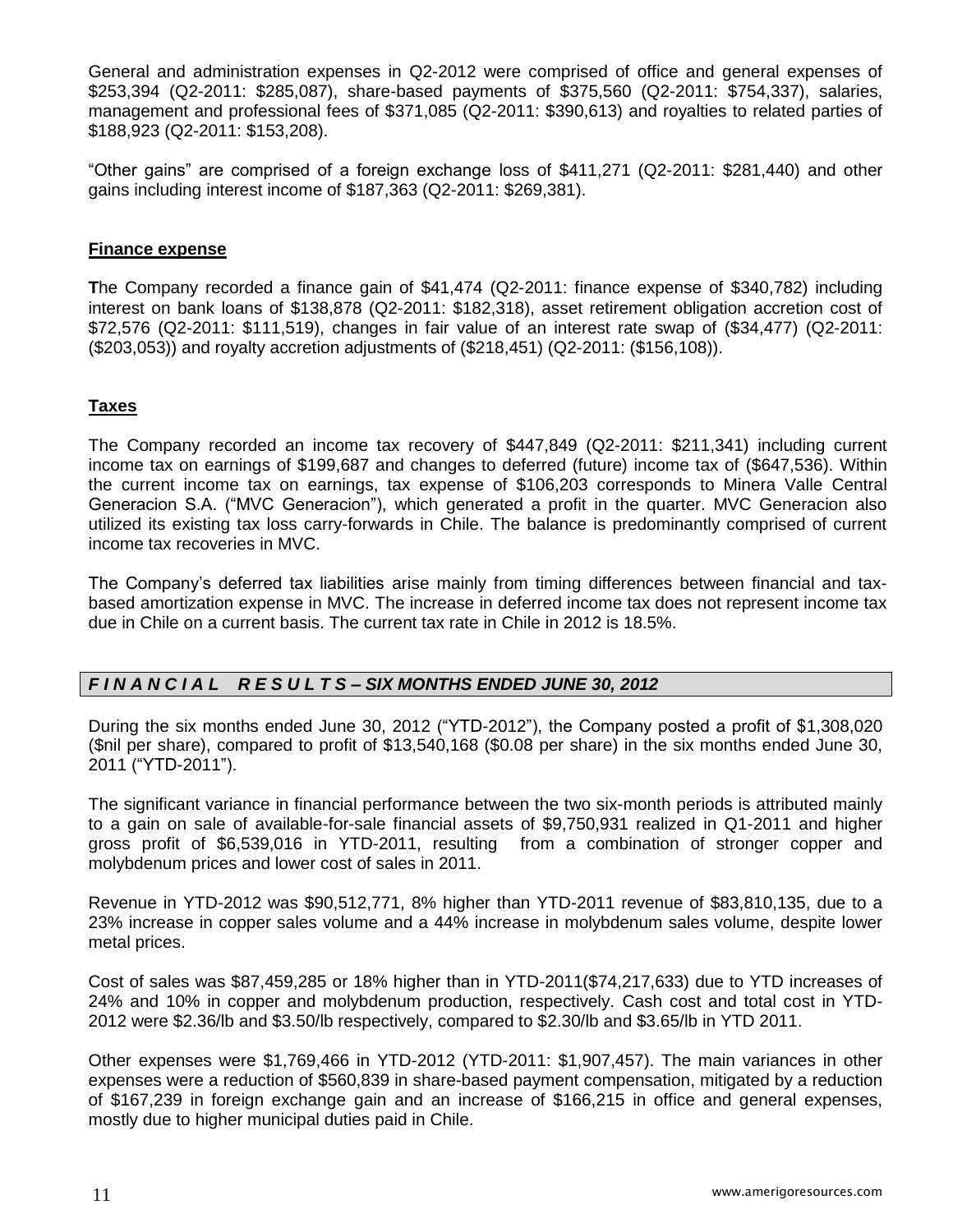# *COMPARATIVE PERIODS*

The following tables provide highlights of the Company's quarterly results for the past eight quarters (unaudited):

|                                   | QE June 30, | QE March 31, | QE Dec. 31, | <b>QE Sept. 30,</b> |
|-----------------------------------|-------------|--------------|-------------|---------------------|
|                                   | 2012        | 2012         | 2011        | 2011                |
|                                   | S           |              |             | \$                  |
|                                   |             |              |             |                     |
| Total revenue                     | 40,013,267  | 50,499,504   | 40,304,934  | 41,958,747          |
| Net (loss) profit                 | (1,002,254) | 2,310,274    | (3,645,151) | (1, 194, 499)       |
| (Loss) earnings per share         | (0.01)      | 0.01         | (0.02)      | (0.01)              |
| Diluted (loss) earnings per share | (0.01)      | 0.01         | (0.02)      | (0.01)              |

|                            | QE June 30, | QE March 31, | QE Dec. 31, | $QE$ Sept. 30, |
|----------------------------|-------------|--------------|-------------|----------------|
|                            | 2011        | 2011         | 2010        | 2010           |
|                            | S           |              |             |                |
|                            |             |              |             |                |
| Total revenue              | 38,294,635  | 45,515,500   | 50,725,991  | 39, 303, 405   |
| Net profit                 | 1,885,882   | 11,654,286   | 5,985,108   | 5,900,832      |
| Earnings per share         | 0.01        | 0.07         | 0.03        | 0.04           |
| Diluted earnings per share | 0.01        | 0.07         | 0.03        | 0.04           |

## *LIQUIDITY and CAPITAL RESOURCES*

### **Cash Flow from Operations**

The Company generated cash of \$269,749 (nil¢ per share) from operations, compared to \$9,427,362 (6¢ per share) in Q2-2011.

Excluding the effect of changes in non-cash working capital accounts, the Company generated cash of \$3,642,768, compared to \$6,588,985 in Q2-2011.

# **Cash Flow from Financing Activities**

Cash used in financing activities was \$4,226,248, compared to cash used in financing activities of \$5,338,119 in Q2-2011.

In Q2-2012 the Company made bank loan repayments of \$841,088 (Q2-2011: \$2,022,344).

On May 3, 2012, Amerigo declared a semi-annual dividend of Cdn\$0.02 per share, paid on May 25, 2012 to shareholders of record as of May 16, 2012. Dividend payments totalled \$3,385,160 (Q2-2011 \$3,559,174).

In Q2-2011, the Company received \$243,399 from the exercise of share options.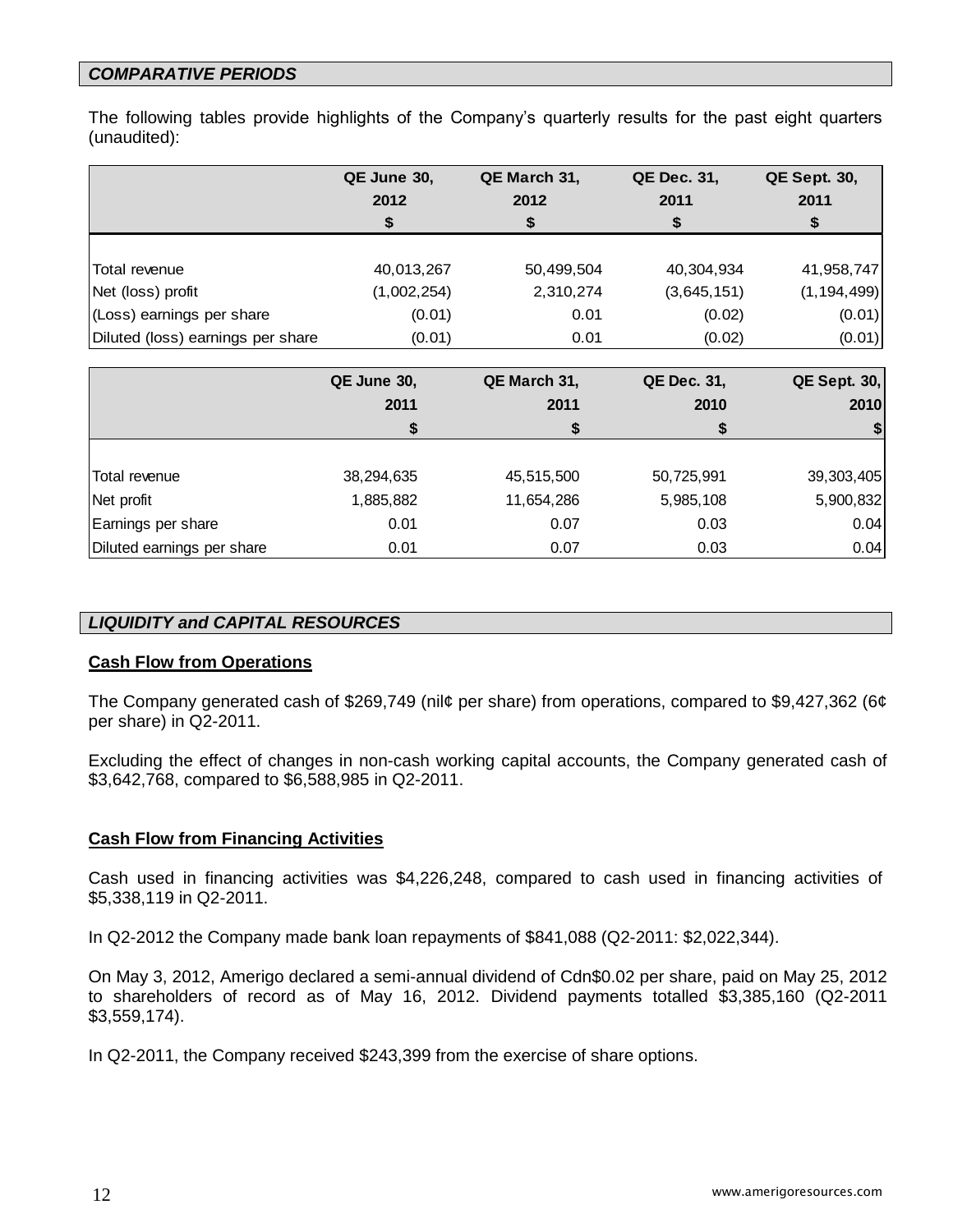## **Cash Flow from Investing Activities**

In Q2-2012, the Company used cash of \$7,663,484 for Capex payments, compared to \$5,234,948 in Q2- 2011. Capex cash payments YTD-2012 were \$16,264,521, compared to \$8,592,505 YTD-2011.

The most significant Capex incurred in Q2-2012 were made in connection with expansion of the old tailings extraction capacity (the Colihues Zone 4 has been put into production), finalization of the construction of a third thickener (now commissioned) and the capitalization of the final oxides pilot plant operating costs in Q2-2012.

### **Liquidity and Financial Position**

The Company's cash and cash equivalents at June 30, 2012 totaled \$7,591,947, compared to \$20,819,467 at December 31, 2011. The Company had working capital of \$4,113,838 at June 30, 2012 compared to working capital of \$13,620,223 at December 31, 2011. This decrease is mainly due to the increased level of Capex cash payments to date in 2012.

MVC has two bank loans in Chile, denominated in U.S. dollars and Chilean pesos, which totaled the equivalent of \$3,365,917 at June 30, 2012 (December 31, 2011: \$4,619,149).

MVC also had a loan in Chilean Unidades de Fomento ("UF"), the Chilean indexed monetary unit, which was repaid in 2011.

The U.S. dollar loan had a balance of \$1,001,950 at June 30, 2012 (December 31, 2011: \$2,004,160). This loan is repayable in eight equal quarterly installments of \$500,000 from March 15, 2011 to October 15, 2012.

The Chilean peso loan of \$1,755,857 (December 31, 2011: \$2,614,989) is repayable in monthly installments of Chilean pesos 79,395,833 each from June 2010 to May 2013. Concurrently with this loan agreement, the Company entered into an interest rate swap with the lending bank to fix the interest rate at 9.95% over the term of the loan.

In July 2011, MVC entered into an agreement with a Chilean bank to secure a revolving working capital line of credit for up to \$20 million or its equivalent in CLP (the "Line of Credit"). The Line of Credit has a term to July 4, 2014 and provides for interest at a variable rate of the Chilean Tasa Activa Bancaria ("TAB") plus an applicable margin for borrowings in CLP, and interest at a variable rate of LIBOR-30 days plus a Banco de Chile margin plus an applicable margin, for borrowings in US dollars. Current borrowing rates would be 0.62% per month on CLP draws and 2.85% per annum on US dollar draws. The Line of Credit requires MVC to meet minimum quarterly equity, debt to equity and maximum debt ratios.

In January 2012, MVC Generacion obtained from a Chilean bank a working capital loan of CLP 301,000,000 (the equivalent of \$615,555 at the loan grant date). This loan was repayable on July 25, 2012, paid interest at the rate of 0.65% per month and was renewed for a further three-month term subsequent to June 30, 2012. The balance of the loan and accrued interest at June 30, 2012 was the CLP equivalent of \$608,110 (December 31, 2011: \$nil).

In connection with the U.S. dollar loan and the line of credit referred to above, MVC has to comply with certain quarterly, semiannual and annual debt covenants. MVC was in compliance with these covenants (total debt over net equity, interest coverage ratio, financial debt over earnings before interest, depreciation, amortization and taxes, total equity and maximum debt) at December 31, 2011 and June 30, 2012 as applicable.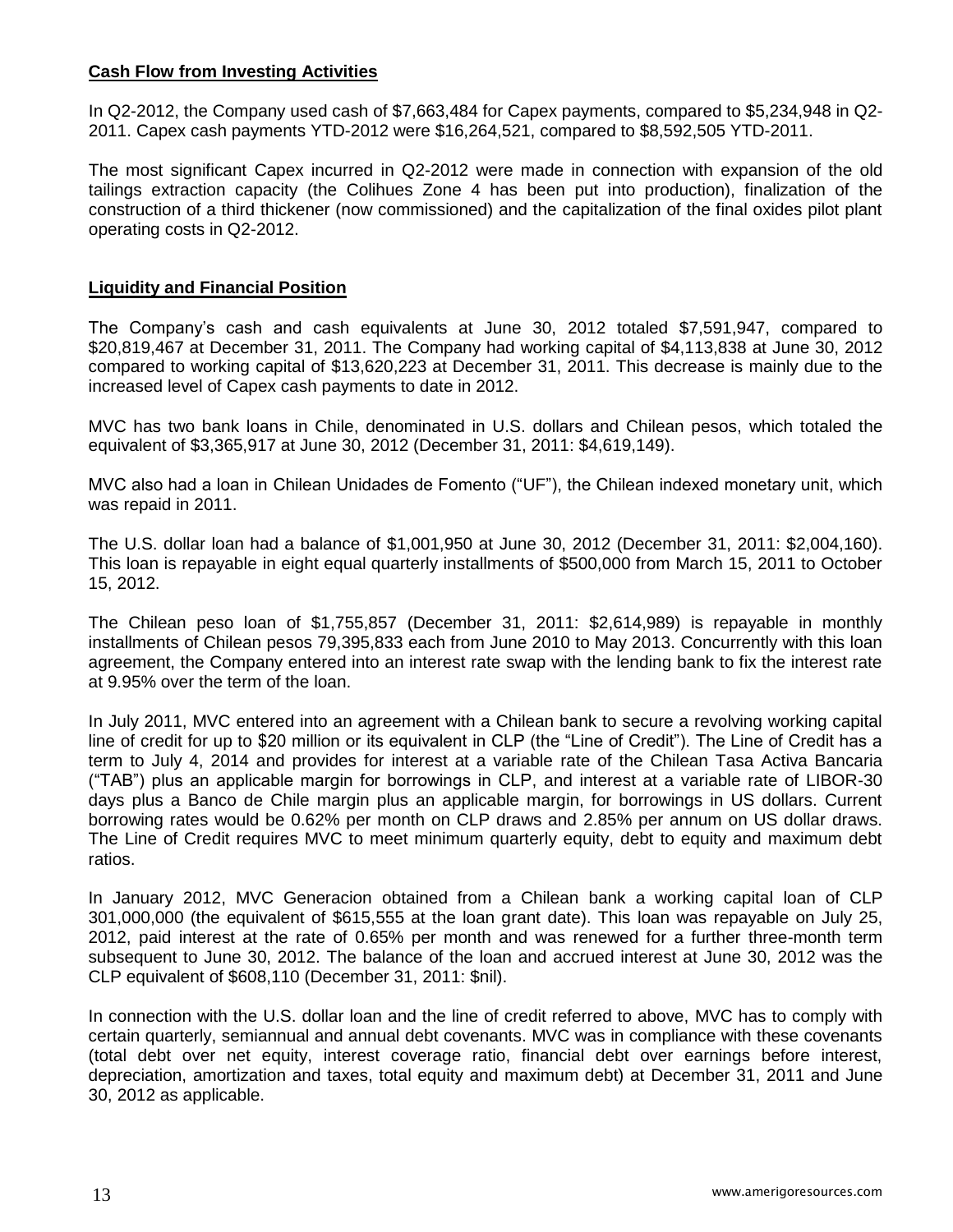Management believes the Company will be able to meet its obligations as they come due for at least the next 12 months.

The Company operates in a cyclical industry where levels of cash flow have historically been correlated to market prices for commodities. Despite these short-term liquidity challenges, MVC is a valuable longlife asset. El Teniente, the source of MVC's feed material, is the world's largest underground copper mine with remaining ore reserves expected to last decades. MVC's current contract with El Teniente runs to 2021.

The Company's long-term liabilities (long-term portions of bank loans, long-term portion of an interest rate swap, other payables, long-term portion of royalties due to related parties measured at fair value, asset retirement obligations and deferred income tax liabilities) at June 30, 2012 were \$29,664,087 (December 31, 2011: \$30,317,350).

## **Impairment Analysis**

As at June 30, 2012, management of the Company determined that impairment indicators existed, and completed an impairment assessment for MVC. The impairment indicators were the decline in the Company's share price and in commodity prices.

The impairment assessment included a "value in use" determination of fair value for the Company's MVC property, plant and equipment, using a forecast cash flow model. Key assumptions incorporated in the model included consensus forecast commodity prices, capital and sustaining capital expenditures, operating costs based on historical costs incurred and estimated forecasts, grades and recovery and application of an appropriate discount rate.

Management's impairment evaluation did not result in the identification of an impairment loss as of June 30, 2012. Although management believes the estimates applied in these impairment assessments are reasonable, such estimates are subject to significant uncertainties and judgments.

### **Investments**

During the year ended December 31, 2011, the Company sold 5,000,000 Candente Copper shares, and recognized a gain of \$9,750,931 in earnings. The Company has retained an approximately 5% investment in Candente Copper with a fair value of \$3,184,063 based at June 30, 2012 based on Candente Copper's closing share price on that date. During the six months ended June 30, 2012, the Company recorded other comprehensive loss of \$2,343,191 (2011: other comprehensive loss of \$1,820,966) for the changes in fair value of this investment.

At June 30, 2012, Candente Gold had a closing share price of Cdn\$0.17 and the fair value of the Company's approximately 4% investment in Candente Gold was \$360,309. During the six months ended June 30, 2012, the Company recorded other comprehensive loss of \$138,849 (2011: other comprehensive loss of \$1,030,766) for the changes in the fair value of this investment.

At June 30, 2012, Los Andes had a closing share price of Cdn\$0.28 and the fair value of the Company's approximately 5% investment was \$2,196,834. During the six months ended June 30, 2012, the Company recorded other comprehensive loss of \$322,854 (2011: other comprehensive loss of \$690,269) for the changes in the fair value of this investment.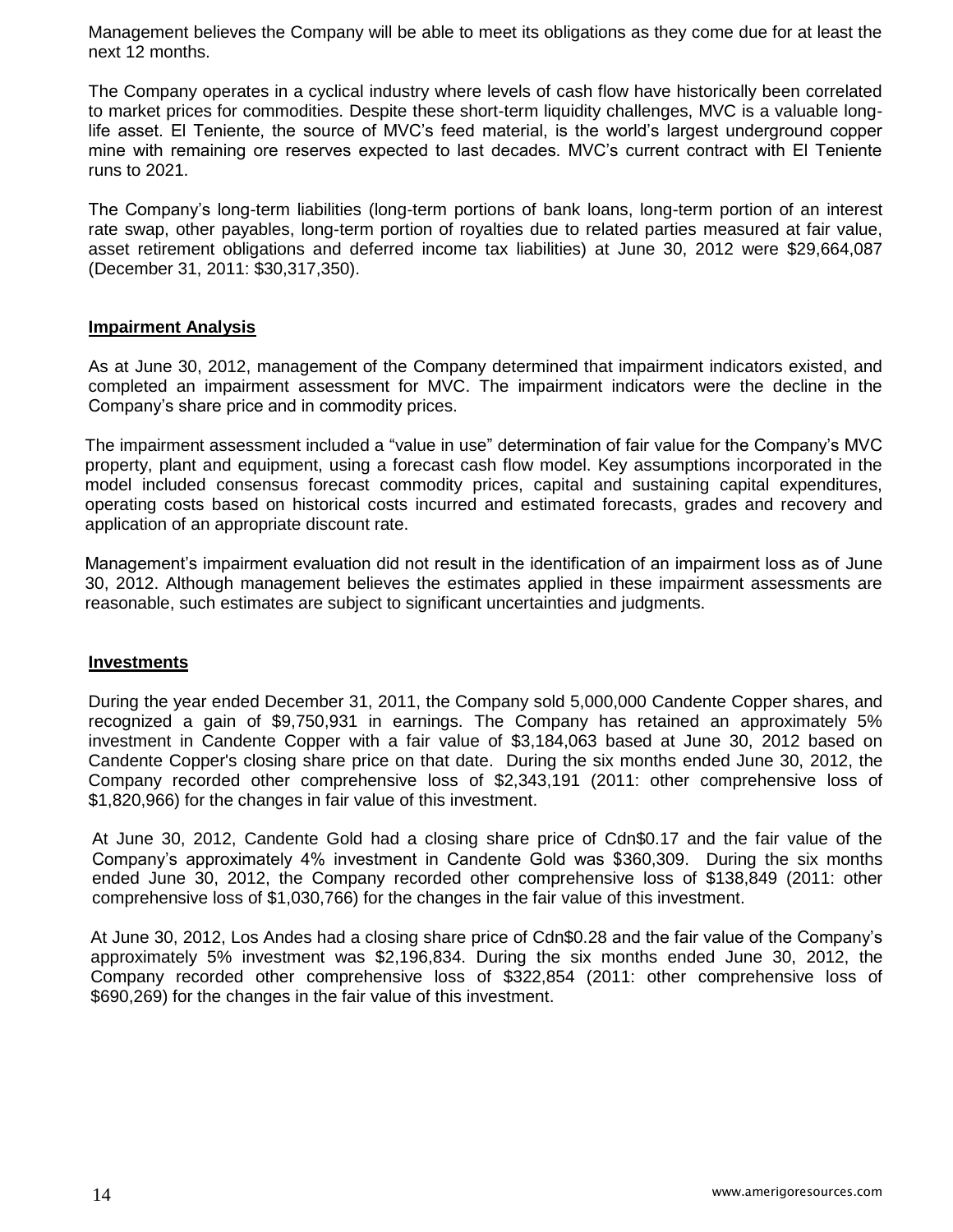On October 6, 2011, the Company received a total of 1,157,656 Cobriza shares, following Cobriza's spinout from Candente Copper. At June 30, 2012, Cobriza's closing share price was Cdn\$0.14 and the fair value of the Company's approximately 4% investment in Cobriza was \$159,203. During the six months ended June 30, 2012 the Company recorded other comprehensive loss of \$17,441 (2011: \$nil) for the decrease in the fair value of this investment.

### *OUTLOOK*

Management believes that production in 2012 will meet or exceed 50 million pounds of copper and approximately 1 million pounds of molybdenum.

Power costs decreased substantially since the beginning of Q3-2012 due to heavy rains in Chile. The Company's financial results may potentially be positively impacted to a significant degree if these current weather conditions persist and power costs remain at or near current levels for the remainder of the year.

The greater part of the original 2012 Capex budget of \$18,240,000 has been incurred YTD-2012 (Capex of \$15,798,097 incurred to June 30, 2012). In addition to the original Capex budget, the Company will incur in 2012 an additional Capex of \$2,250,000, of which \$1,900,000 represent capitalized pilot plant operating costs and \$350,000 were for the purchase of major power plant parts. Capex incurred in the second half of the year are expected to be significantly lower (\$4,600,000) than in recent quarters, which should positively impact the Company's liquidity and financial position.

These are forward-looking estimates and subject to the cautionary notes regarding risks associated with forward looking statements presented at the end of this MD&A.

# *OTHER MD&A REQUIREMENTS*

### **Transactions with Related Parties**

a) Non-controlling interests

Amerigo holds its interest in MVC through Amerigo International Holdings Corp. ("Amerigo International").

Amerigo International is controlled by Amerigo except for certain outstanding Class A shares which are owned indirectly by the President and Chief Executive Officer, an associate of the President and Chief Executive Officer, a former director and an associate of a former director of Amerigo, and were issued in order to structure a more tax-efficient manner of paying the royalty obligation (the "Royalty") owing to the director and former director, who transferred to the Company the option to purchase what is now the Company's interest in MVC.

In accordance with the articles of Amerigo International, the holders of the Class A shares are not entitled to any dividend or to other participation in the profits of Amerigo International, except for a total royalty dividend, if declared by the directors of Amerigo International, in an amount equal to the amount of the Royalty.

The Royalty is calculated as follows:

 \$0.01 for each pound of copper equivalent produced from El Teniente tailings by MVC or any successor entity to MVC if the price of copper is under \$0.80, or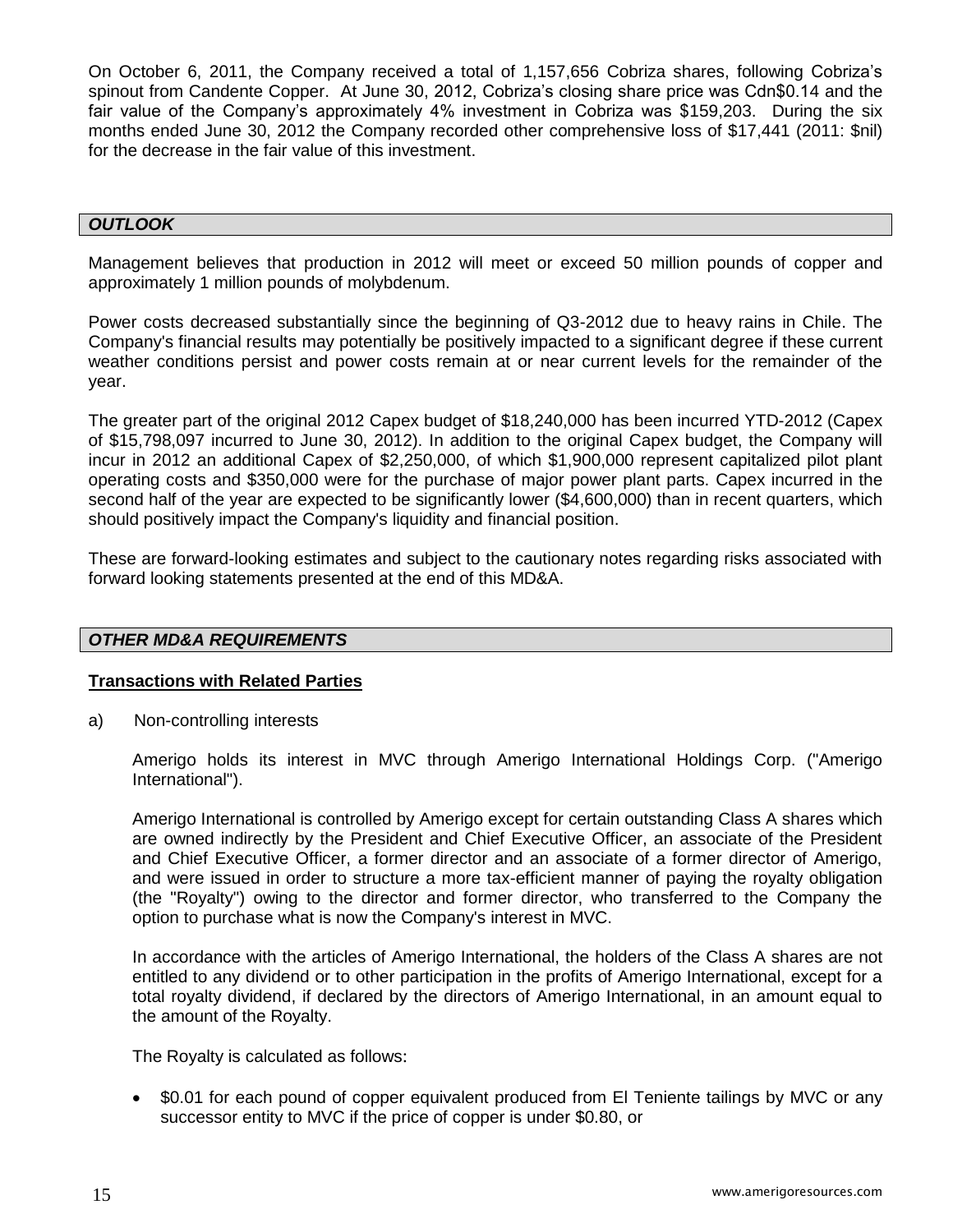\$0.015 for each pound of copper equivalent produced from El Teniente tailings by MVC or any successor entity to MVC if the price of copper is \$0.80 or more.

The Royalty is a derivative financial instrument. This liability is measured at fair value, with changes in fair value recorded in profit for the period. The fair value of the liability at June 30, 2012 is \$5,241,421 (December 31, 2011: \$5,787,434), with a current portion of \$607,384 (December 31, 2011: \$646,214) and a long-term portion of \$4,634,037 (December 31, 2011: \$5,141,220).

The Royalty is paid as a royalty dividend on the Class A shares of Amerigo International. During the six months ended June 30, 2012, royalties totaling \$411,841 were paid or accrued to the Amerigo International Class A shareholders on production in the period (2011: \$333,336). At June 30, 2012, \$62,203, of this amount remained outstanding (December 31, 2011: \$74,967).

b) Directors' fees and remuneration to officers

During the six months ended June 30, 2012, the Company paid or accrued \$360,646 in salaries and fees to companies associated with certain directors and officers of Amerigo (2011: \$361,130). In the same period, Amerigo paid or accrued \$111,321 in directors' fees to independent directors (2011: \$97,964). Directors' fees and remuneration to officers are categorized as salaries, management and professional fees in Amerigo's consolidated financial statements. At June 30, 2012, an aggregate amount of \$55,376 was due to directors and officers for directors' fees and reimbursement of expenses (December 2011: \$52,684). These transactions were in the ordinary course of business and measured at the exchange amounts agreed to by the parties.

In 2012 a total of 3,400,000 options were granted to directors and officers of the Company (2011: 3,100,000 options).

- c) As of June 30, 2012 one of Amerigo's officers acted as an officer and another as a director of Nikos Explorations Ltd., a company over which Amerigo exercises significant influence.
- d) As of June 30, 2012 one of Amerigo's officers acted as an officer of Candente Copper Corp., Candente Gold Corp., and Cobriza Metals Corp., companies in which Amerigo holds investments.
- e) As of June 30, 2012 two of Amerigo's officers acted as officers and one of Amerigo's directors acted as a director of Los Andes Copper Ltd., a company in which Amerigo holds an investment.

# **Subsequent Events**

On July 25, 2012, the Company renewed a CLP 301,000,000 working capital loan described in Liquidity and Financial Position. The loan is due on October 19, 2012 and bears interest at the rate of 0.59% per month.

### **Internal Controls over Financial Reporting ("ICFR")**

Management is responsible for establishing and maintaining adequate ICFR. Any system of ICFR, no matter how well designed, has inherent limitations. Therefore, even those systems determined to be effective can provide only reasonable assurance with respect to financial statement preparation and presentation. There have been no changes in the Company's ICFR during the quarter ended June 30, 2012 that have materially affected, or are reasonably likely to materially affect, ICFR.